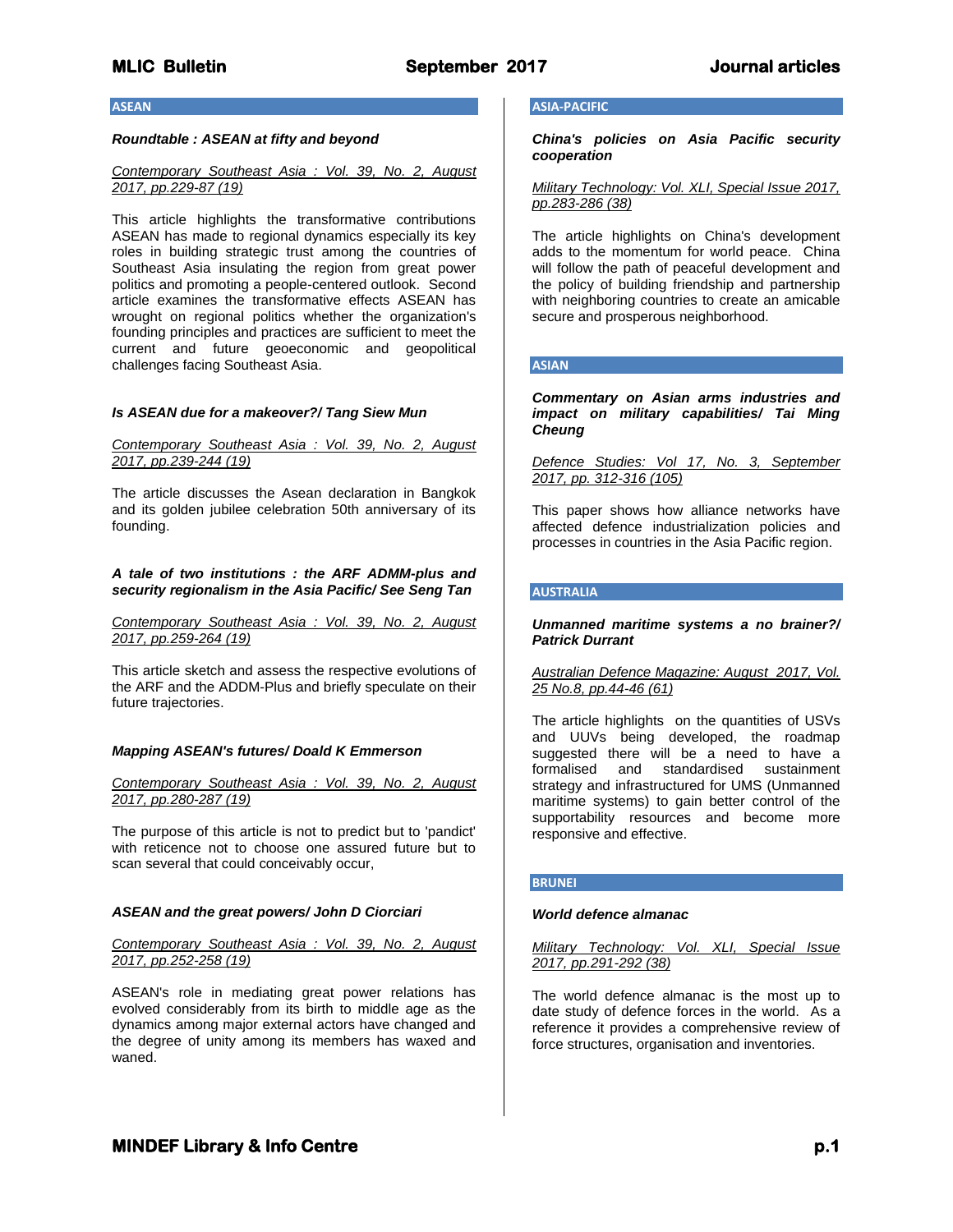# **MLIC Bulletin September 2017 Journal articles**

# **CAMBODIA**

### *World defence almanac*

*Military Technology: Vol. XLI, Special Issue 2017, pp.292- 293 (38)*

The world defence almanac is the most up to date study of defence forces in the world. As a reference it provides a comprehensive review of force structures, organisation and inventories.

#### **CHINA**

# *World defence almanac*

*Military Technology: Vol. XLI, Special Issue 2017, pp.293- 297 (38)*

The world defence almanac is the most up to date study of defence forces in the world. As a reference it provides a comprehensive review of force structures, organisation and inventories.

*China vs America : managing the next clash of civilization/ Graham Allison*

*Foreign Affairs : Vol. 96, No. 5, September/October 2017, pp. 80-89 (76)*

The United States and China thucydidean risks are compounded by civilization incompatibility between the two countries which exacerbates their competition and makes it more difficult to achieve rapprochement.

# **CYBER THREATS**

*An assessment of North Korean cyber threats/ Hyeong-wook Boo*

*The Journal of East Asian Affairs: Vol 31 No.1, Spring/Summer, pp.97-115 (35)*

The article provides experts evaluations on North Korea's cyber capabilities and evaluates South Korea's capacity in responding North Korea's cyber threat.

# **CYBERCRIME**

*Cybercrime at a scale : a practical study of deployments of HTTP-based botnet command and control panels/ Aditya K Sood*

*IEEE Communications Magazine : Vol 55, No 7 July 2017. pp.22-28*

This article analyzed over 9000 C&C web URLs to better understand the deployment and the operational characteristics of HTTP based botnets.

#### **CYBERSPACE**

# *Deterrence is not a credible strategy for cyberspace/ Michael P Fischerkeller*

### *Orbis: Vol.61 No.3, Summer 2017, pp. 381-393 (44)*

The article highlights two arguments first, within cyberspace the protection or advancement of national interests cannot rest on deterrence as the central energy. Second, if the United States is to shape the development of international cyberspace norms it can do so only through active cyber operations that begin to shape the parameters of acceptable behavior.

#### **INDONESIA**

# *World defence almanac*

*Military Technology: Vol. XLI, Special Issue 2017, pp.301-304 (38)*

The world defence almanac is the most up to date study of defence forces in the world. As a reference it provides a comprehensive review of force structures, organisation and inventories.

# *Role of Indonesia in the evolution of ASEAN/ Annamaria Artner*

*The Journal of East Asian Affairs: Vol 31 No.1, Spring/Summer, pp.1-38 (35)*

The article highlights the past and possible future role of Indonesia in the development of cooperation within the framework of the Association of Southeast Asian Nations (ASEAN)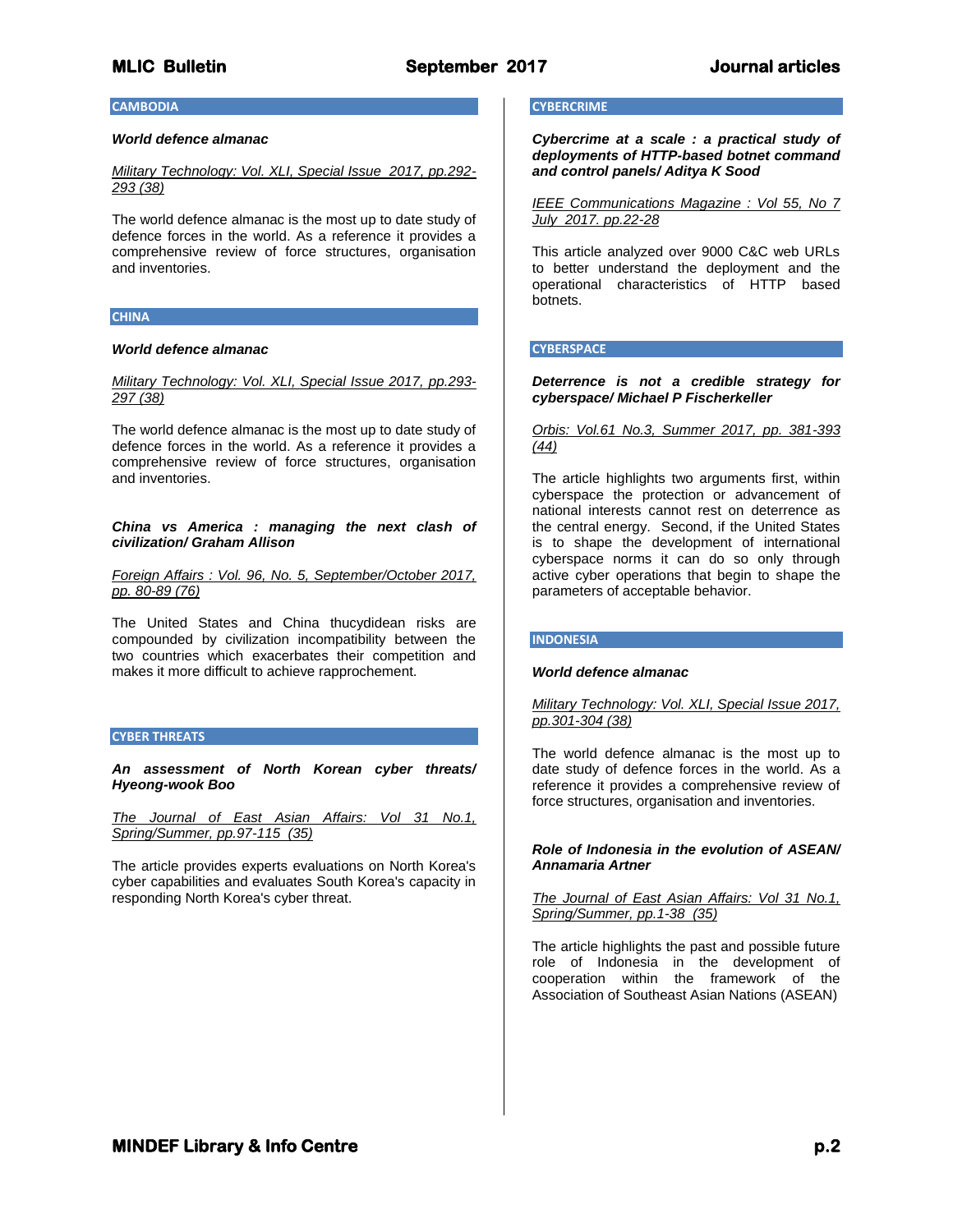# **MLIC Bulletin September 2017 Journal articles**

# **JAPAN**

*Trump's gift to Japan : time for Tokyo to invest the liberal order/ Takako Hikotani*

*Foreign Affairs : Vol. 96, No. 5, September/October 2017, pp. 21-27 (76)*

Trump and Japanese prime minister Shinzo Abe to restore their countries to greatness both favor other strong leaders.

# **MALAYSIA**

*Stress testing leadership in Malaysia : the 8MDB scandal and Najib Tun Razak/ William Case*

*The Pacific Review : Vol.30, No.5, September 2017, pp. 633-654 (103)*

The analysis has documented how a guileful and tenacious leader, his ruthlessness stoked by the challenges he faced regained control over resilient institutions and turned back elite level challenges.

# *World defence almanac*

# *Military Technology: Vol. XLI, Special Issue 2017, pp.312- 316 (38)*

The world defence almanac is the most up to date study of defence forces in the world. As a reference it provides a comprehensive review of force structures, organisation and inventories.

# *Malaysia names and launches first LCS (Littoral Combat Ship)/ Rahul Bedi*

*IHS Jane's Defence Weekly: 30 August 2017, Vol.54, Issue 35, p.14 (122)*

Malaysia's Boustead Naval Shipyard (BNS) has launched the first Littoral Combat Ship (LCS) on order of the Royal Malaysian Navy (RMN). The warship will be known in service as KD Maharaja Lela, it is scheduled to be commissioned in 2019.

# **MYANMAR**

*Signs of life in Myanmar's nationwide ceasefire agreement? Finding a way forward/ Ardeth Maung Thawnghmung*

*Critical Asian Studies: Vol 49 No 3, September 2017, pp.379-395 (95)*

This article focuses on peace building efforts in Myanmar. The argument the NLD government and Myanmar military remain crucial to the success of peace efforts implementation of the Nationwide Ceasefire Agreement (NCA).

# **NORTH KOREA**

# *North Korea's ICBM presents global treat/ Kelsey Davenport*

# *Arms Control Today: Vol. 47 No. 6, July/August 2017, p.23 (5)*

The development raises the stakes as North Korea demonstrates advances in its nuclear and missile capabilities in defence of UN security council resolutions and other international efforts.

# *North Korean shipments headed to Syria intercepted/ Jeremy Binnie*

# *IHS Jane's Defence Weekly: 30 August 2017, Vol.54, Issue 35, p.5 (122)*

This article highlights two possible arms-related shipments heading from North Korea to Syria intercepted in the past six months. UN panel of experts had reasons to believe that the goods are part of KOMID [Korea Mining Development Trading Corporation] contract with Syria. KOMID has been identified as an exporter of North Korean weapons technology - including ballistic missiles - and has been sanctioned by the United Nations.

# **PHILIPPINES**

# *World defence almanac*

*Military Technology: Vol. XLI, Special Issue 2017, pp.322-324 (38)*

The world defence almanac is the most up to date study of defence forces in the world. As a reference it provides a comprehensive review of force structures, organisation and inventories.